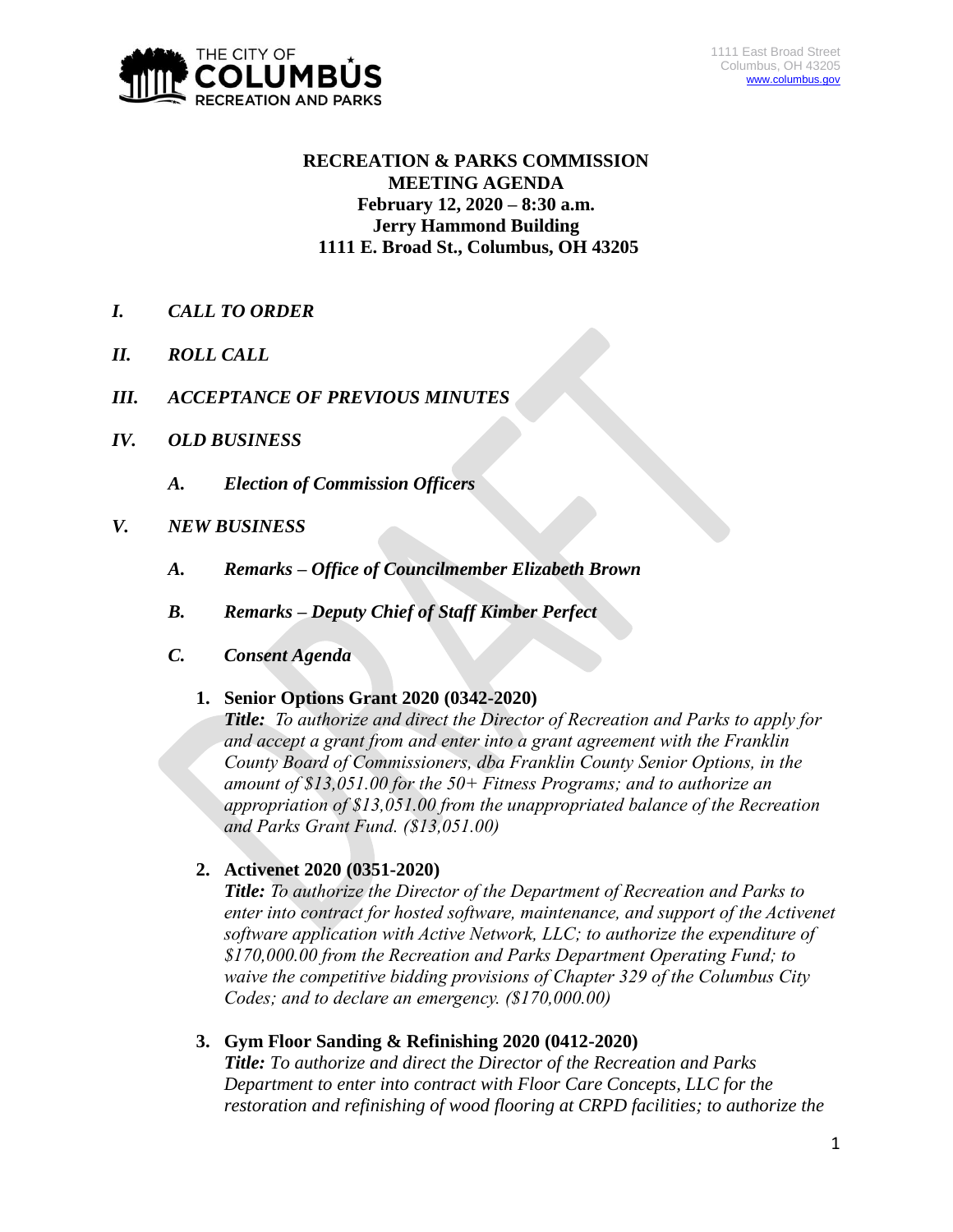

*expenditure of \$72.850.00 with a contingency of \$2,000.00 for a total of \$74,850.00 from the Recreation and Parks Operation Fund; and to declare an emergency. (\$74,850.00).*

Bids were advertised through Vendor Services, in accordance with City Code Section 329, on January 3, 2020 and received by the Recreation and Parks Department on January 23, 2020. Bids were received from the following companies:

| Company                          | <b>Status</b> | Amount      |
|----------------------------------|---------------|-------------|
| Floor Care Concepts, LLC         | (MAJ)         | \$72,850.00 |
| All-Star Sports Flooring, LLC    | (MAJ)         | \$73,794.56 |
| Traditional Hardwood Floors, LLC | (MAJ)         | \$73,850.00 |

After reviewing the proposals that were submitted, it was determined that Floor Care Concepts LLC was the lowest and most responsive bidder.

### *D. Administration Agenda*

### **4. Champions Pump Station 2020 (0361-2020)**

*Title: To authorize and direct the Director of Recreation and Parks to enter into contract with The Righter Co., Inc. to perform construction work regarding pump station improvements on Champions Golf Course; to authorize the transfer of \$234,930.00 between projects within the Recreation and Parks Bond Fund; to amend the 2019 Capital Improvements Budget Ordinance 1326-2019; to authorize the expenditure of \$234,930.00 from the Recreation Voted Bond Fund; and to declare an emergency. (\$\$234,930.00).*

Bids were advertised through Vendor Services, in accordance with City Code Section 329, on January 3rd, 2020 and received by the Recreation and Parks Department on January 28<sup>st</sup>, 2020. Bids were received from the following companies:

| Company                      | <b>Status</b> | Amount       |
|------------------------------|---------------|--------------|
| <b>Technical Choice, LLC</b> | MAJ           | \$157,748.00 |
| The Righter Co., Inc.        | <b>MAJ</b>    | \$214,930.00 |

After reviewing the proposals that were submitted, it was determine that The Righter Co., Inc. was the lowest and most responsive bidder. All proposed subcontractors have met code requirements with respect to prequalification, pursuant to relevant sections of Columbus City Code Chapter 329.

Technical Choice is not pre-qualified through the Office of Finance and Management, and neither is their electrical subcontractor Brett Short Circuits, LLC. Per City Code 329.20 (c), Technical Choice LLC is non-responsive and the bid cannot be considered for award without an approved bid waiver by Director Rakosky and City Council.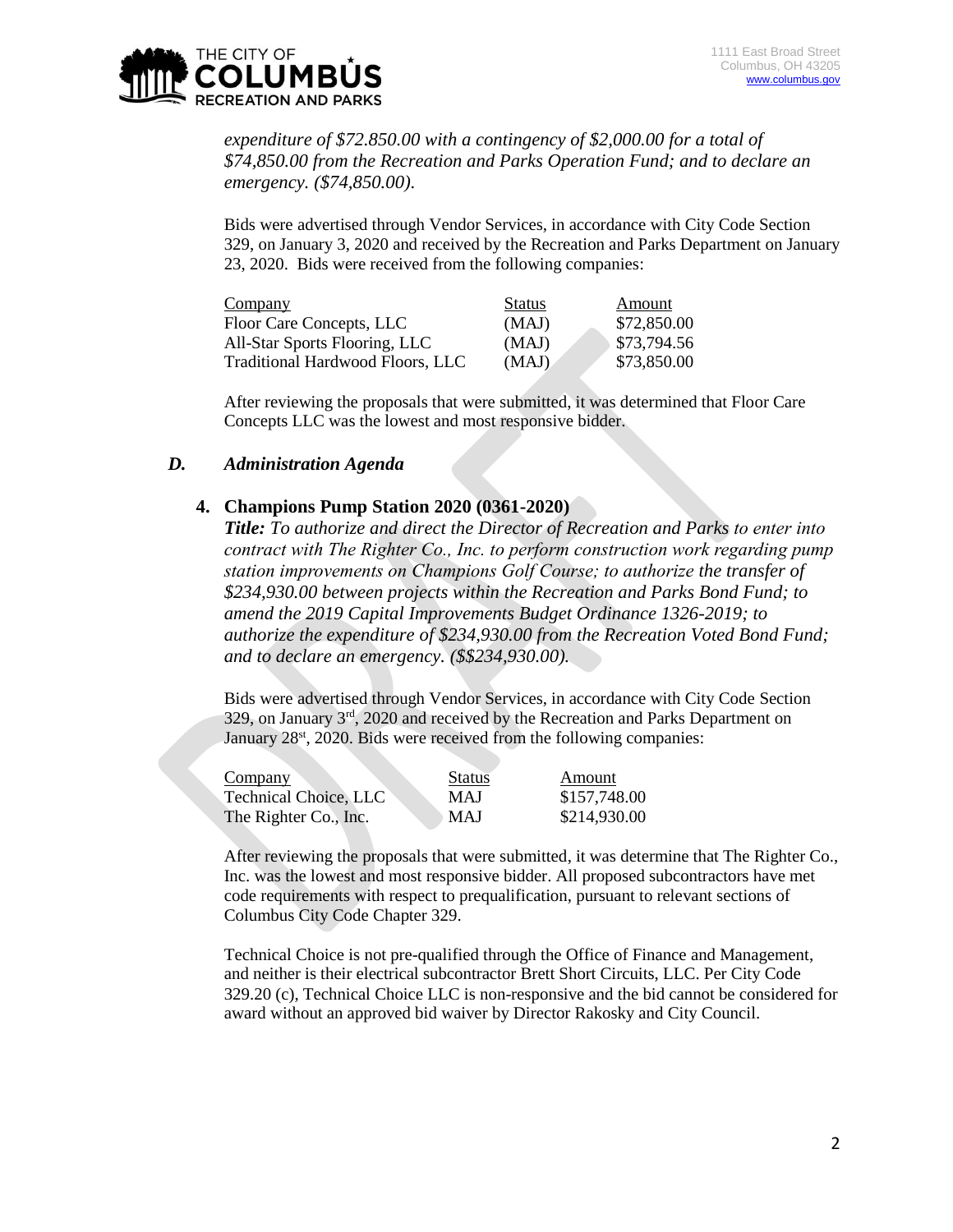

# **5. RBX Media LLC Agreement 2020 (0272-2020)**

*Title: To authorize the Director of Recreation and Parks to enter into agreements with RBX Media, LLC relative to the installation, operation, and maintenance of advertisement signs within City of Columbus Parkland; to waive those sections of Columbus City Code that prohibits the placement of billboards within 500 feet of a public park to the extent that those provisions may be applicable to the placement, operation, and maintenance of the signs pursuant to this legislation; to authorize the Director of Recreation and Parks to accept and disburse its share of net advertising fees generated by RBX Media LLC for the sale or placement of advertising on the Equipment within the City Parkland. (\$0.00)*

- **6. Linden Park & Community Center FF&E Auditors Certificate (0369-2020)** *Title: To authorize and direct the City Auditor establish an auditor certificate in the amount of \$200,000.00 for various expenditures for labor, material, and equipment in conjunction with the existing Linden Park and Community Center Improvements Project; to authorize the expenditure of \$200,000.00 from the Recreation and Parks Voted Bond Fund; and to declare an emergency. (\$200,000.00)*
- **7. General Design & Construction Management Services (0433-2020)** *Title: To authorize and direct the City Auditor establish an auditor certificate in the amount of \$450,000.00 for various expenditures for professional architectural, engineering, and construction management services in conjunction with park, trail, and facility capital improvement projects managed by the Division of Design and Construction of the Recreation and Parks Department; to authorize the expenditure of \$450,000.00 from the Recreation and Parks Voted Bond Fund; and to declare an emergency. (\$450,000.00)*

### **8. Parkland Dedication Ordinance Improvements Plan (0384-2020)**

*Title: To authorize and direct the Recreation and Parks Department Director to enter into a contract with MKSK Inc. to perform a city-wide analysis and update plan for the city's Parkland Dedication Ordinance; to authorize the expenditure of \$73,480.00 from the Recreation and Parks Bond Fund; and to declare an emergency. (\$73,480.00)*

Formal Requests for Proposals were advertised through Vendor Services, in accordance with City Code Section 329, on December 18, 2019, and received by the Recreation and Parks Department on January 14, 2020. Proposals were received from the following companies:

Company Status MKSK Inc. (MAJ)

Sub Consultants as a part of the team Dr. John Crompton, Professor Texas A&M Janet L. Jordan. Moody Nolan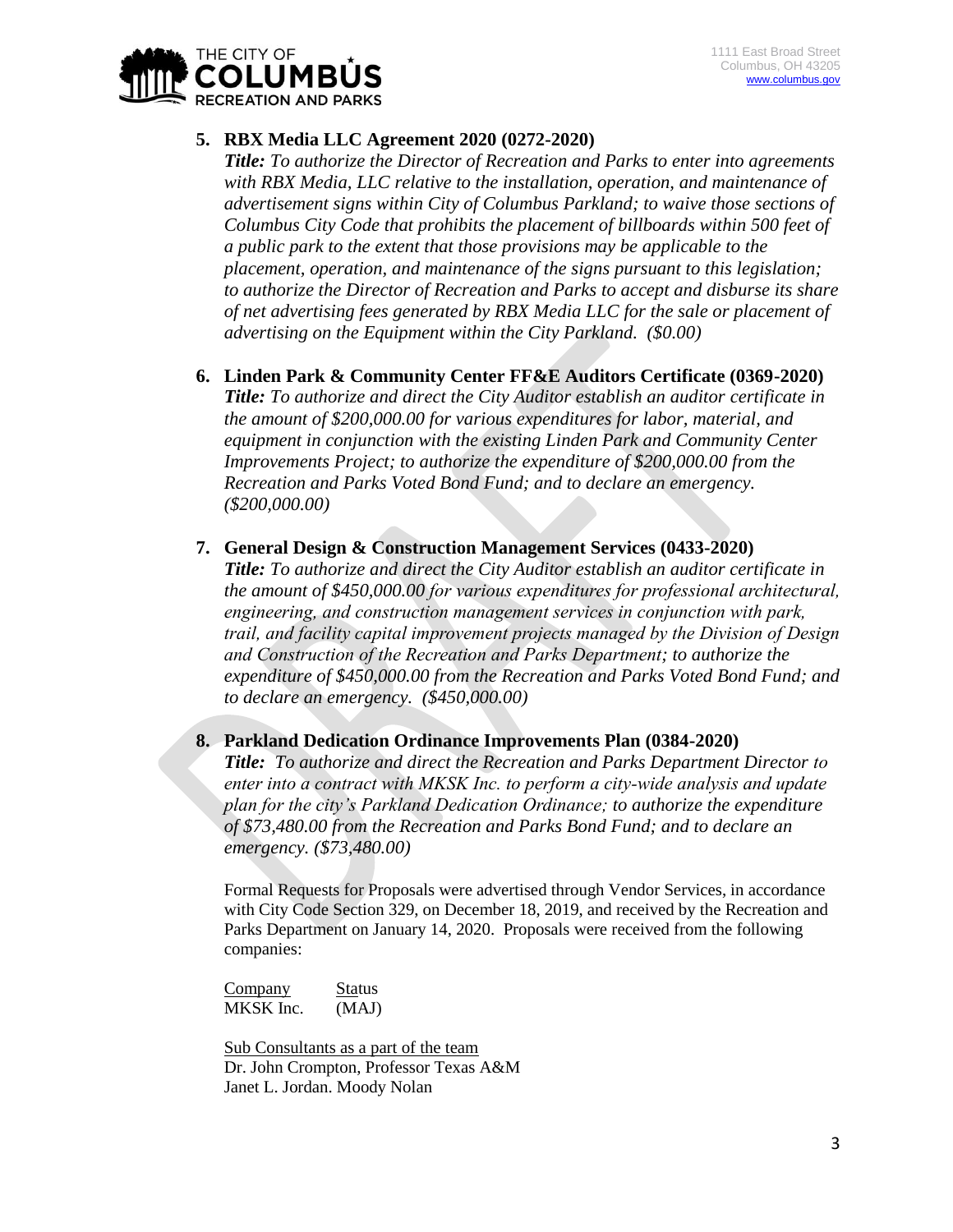

In accordance with City Code 329, a selection team evaluated the proposals and recommended to the Director of Recreation and Parks to contract with MKSK and their team to complete an update to the Parkland Dedication Ordinance. The firm was chosen based on their extensive reference projects, experience, qualifications, availability, timeline, and project approach.

MKSK, Inc. will lead the engagement process with a diverse range of stakeholders, including environmental organizations, city departments, residents, private development, which are affected by the parkland dedication code.

**9. LPA Agreement – Alum Creek Trail – East Columbus/Johnstown Rd Connector (0385-2020)** *Title: To authorize and direct the Director of the Recreation and Parks Department to sign the LPA Federal Local-Let Project Agreement with the Ohio Department of Transportation to construct a connector to the Alum Creek Trail to the East Columbus/Johnstown Road community; to authorize the expenditure of \$2,496,360.00 from the Recreation and Parks Fund (\$1,997,304.00 - ODOT Funding and \$499,056.00 - City Match Funding); and to declare an emergency. (\$2,496,360.00)*

## **10. Mock Road Grant Application 2020 (0426-2020)**

*Title: To authorize and direct the Recreation and Parks Department Director to enter a grant application to the Ohio Department of Natural Resources (ODNR) Clean Ohio Trails Fund which will be used to build the Alum Creek Trail / Mock Park-Hudson Street Connector; and to declare an emergency.*

#### **11. Clean Ohio Fund Application 2020 (0432-2020)**

*Title: This ordinance is to authorize the Director of the Recreation and Parks Department to apply for grant funding to acquire properties along three watercourses--Hayden Run, Big Walnut Creek, and Blacklick Creek; and to provide the necessary match funds; and to declare an emergency.*

#### **12. Thompson Community Center Door Replacement (0434-2020)**

*Title: To authorize the Director of the Recreation and Parks Department to enter into contract with ProCon Professional Construction Services for replacement of Doors at Thompson Community Center; to authorize the expenditure of \$59,604.00 from the Recreation and Parks Voted Bond Fund; and to declare an emergency. (\$59,604.00)*

Bids were advertised through Vendor Services, in accordance with City Code Section 329 on December 20, 2019 and were received by the Recreation and Parks Department on January 17, 2020.

| Company                                          |            | Status Amount |
|--------------------------------------------------|------------|---------------|
| 2K General Company                               | MAJ.       | \$67,000.00   |
| <b>Bomar Construction Company</b>                | MAJ        | \$60,619.00   |
| <b>ProCon Professional Construction Services</b> | <b>MAJ</b> | \$58,104.00   |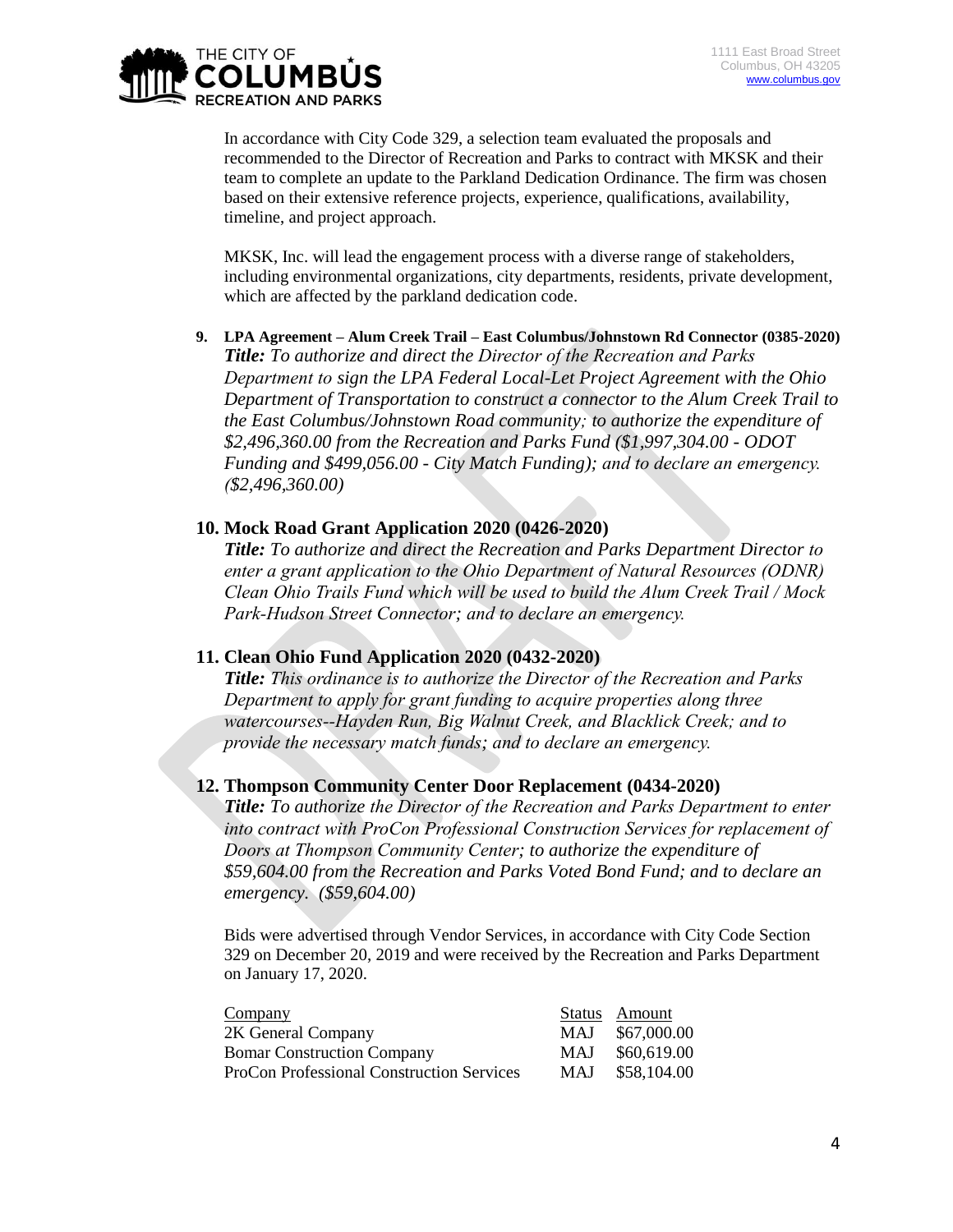

After reviewing the proposal that were submitted, it was determined that ProCon was the lowest and most responsive bidder.

ProCon and all proposed subcontrators have met code requirements with respect to prequalification, pursuant to relevant sections of Columbus City Code Chapter 329.

# **13. Hotel Motel Funding 2020 (0435-2020)**

*Title: To authorize the appropriation and transfer of \$229,000.00 from the Hotel/Motel Tax Fund to the Recreation and Parks Operating Fund for the support of various annual special event programming; to appropriate \$229,000.00 in the Recreation and Parks Operating Fund; and to declare an emergency. (\$229,000.00)*

- *E. Parks Maintenance & Operations Agenda – No Legislation*
- *F. Recreation & Program Services Agenda – No Legislation*
- *G. Youth & Family Development Agenda*
	- **14. NVI Contract Extension 2020 – Community for New Direction (0425-2020)** *Title: To authorize the Director of Recreation and Parks to modify and extend contract number EL016709 with Community For New Direction for professional and fiscal services related to the implementation of the Neighborhood Violence Intervention Program; to authorize the expenditure of \$55,000.00 from the Recreation and Parks Operating Fund; and to declare an emergency. (\$55,000.00)*
	- **15. NVI Contract Extension 2020 – Columbus Urban League (0428-2020)** *Title: To authorize the Director of Recreation and Parks to modify and extend contract number EL016784 with the Columbus Urban League for professional and fiscal services related to the implementation of the Neighborhood Violence Intervention Program; to authorize the expenditure of \$55,000.00 from the Recreation and Parks Operating Fund; and to declare an emergency. (\$55,000.00)*

# *VI. CRPD DIVERSITY AND INCLUSION POLICY*

# *VII. 2019 END OF YEAR FINANCIAL & REVENUE REPORT*

# *VIII. CRP FOUNDATION UPDATE*

#### *IX. DIVISION UPDATES*

- *A. COAAA, Executive Director Cindy Farson*
- *B. Community Relations, Community Relations Chief Sophia Fifner*
- *C. Parks Maintenance & Operations, Assistant Director Troy Euton*
- *D. Recreation & Program Services, Assistant Director Bernita Reese*
- *E. Youth & Family Development, Assistant Director Eric Brandon*